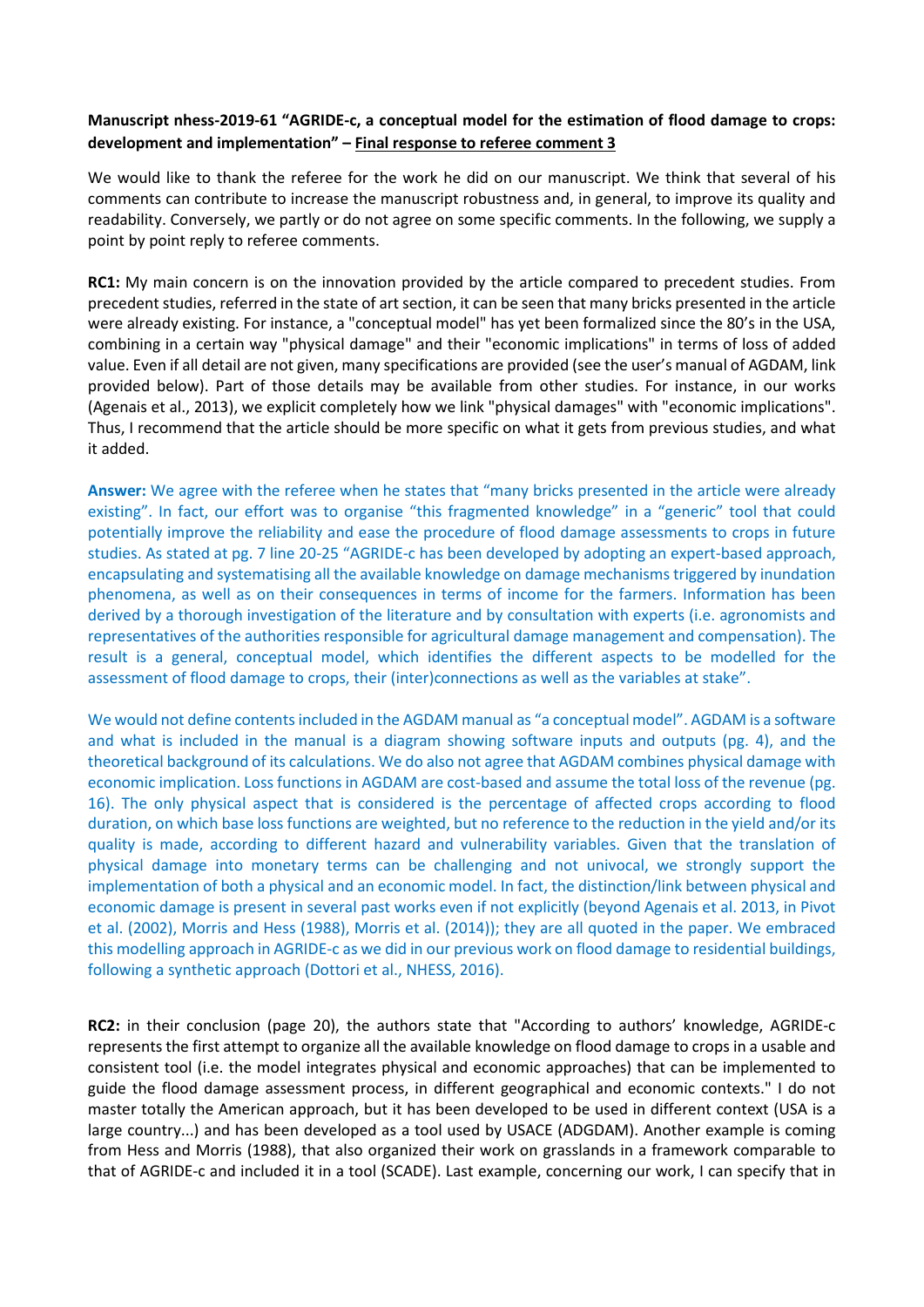chapter 3, the presentation of the methodological framework gives a clear explanation that damage are considered as loss of added value and how to link them to physical effects of flood.

**Answer:** we stress our opinion that AGDAM cannot be considered a conceptual model; moreover, its transferability to other (economic) contexts is limited by the fact that there are not specific guidelines on how to create or adapt loss functions. The work by Hess and Morris (1988) is instead very specific on grassland and is included on a tool for the evaluation of land drainage strategies. We agree that in chapter 3 of Agenais et al., 2013 damage is defined as loss of added value, as other authors did (e.g. Morris and Brewin, 2014; Pivot et al. 2002; Morris and Hess,1988), and that a brief discussion is included on how to link it to physical effects of flood; still, this cannot be considered a conceptual model in our point of view.

**RC3** In chapter 4, we give some precision on modelling of damage to sub-component of farms (which include crops, vegetal material, soil, equipment). For crops, we explain how to take into account farmers' strategies (continuation, abandoning, reseeding for instance), depending on when the flood occurs compared to the crop calendar.

**Answer:** Our model includes knowledge coming from Agenais et al. 2013, as it is stated in the paper. Although, we did not specify in the manuscript which works have been already taken into considerations farmers' strategies (like Agenais et al., 2013 but also Pivot, et. al 2002); we will add these specific references in the paper. Still, we want to stress that alleviation strategies are not explicitly taken into account in existing damage models, neither in the functions reported in chapter 5 of Agenais et al., 2013. In the implementation of AGRIDE-c in the Po Valley, we make explicit the effect of strategies on flood damage as well as when the different strategies can be implemented or not.

**RC4** In chapter 5 we explain that all this has been implemented in a tool called floodam (now floodam-agri), which aim is to help to adapt damage modelling to different context, including prices, crops calendars, and even also the question of the typology of culture to best fit with typology of GIS.

**Answer:** We cannot appreciate the potentialities of floodam as we could not find it online. According to our understating, chapter 5 of Agenais et al., 2013 is about the adaptation of national French functions to local French contexts.

**RC5** I want also to point that the authors present results for 4 types of crops, whereas both the American and the French approaches deal with many more types (including permanent crops)

**Answer:** After reading the referees' comments, we realised that the "scope of use" of our model was not well specified in the original version of the paper, which could lead to incorrect interpretations of our work. In fact, the conceptual model has been designed to supply an estimation of flood damage:

- to annual crops (i.e. not including perennial plants)
- by considering one single culture (i.e. by not considering replacement of one culture with another one)
- by limiting the time frame of the analysis to one "productive year" (i.e. not considering long term damages, e.g. loss of soil productivity in the following years);
- for infrequent flooding (i.e. effect of two, or more, consecutive floods is not considered)

Nonetheless, as specified at page 9 line 11-19, AGRIDE-c do not consider damage to other components/elements of the farm that may induce additional damage to crops, as, for instance, damage to machineries and equipment (e.g. the irrigation plant) that may prevent cultivation for a while. Only damage to soil is considered from the evidence that, during a flood, damage to soil and plants occurs always at the same time, differently from damage to the other components which can occur or not, independently from the damage to plants; as a consequence, damage to soil and plants is modelled together, while damage to the other components could be modelled as separated factors, not included in the conceptual model. We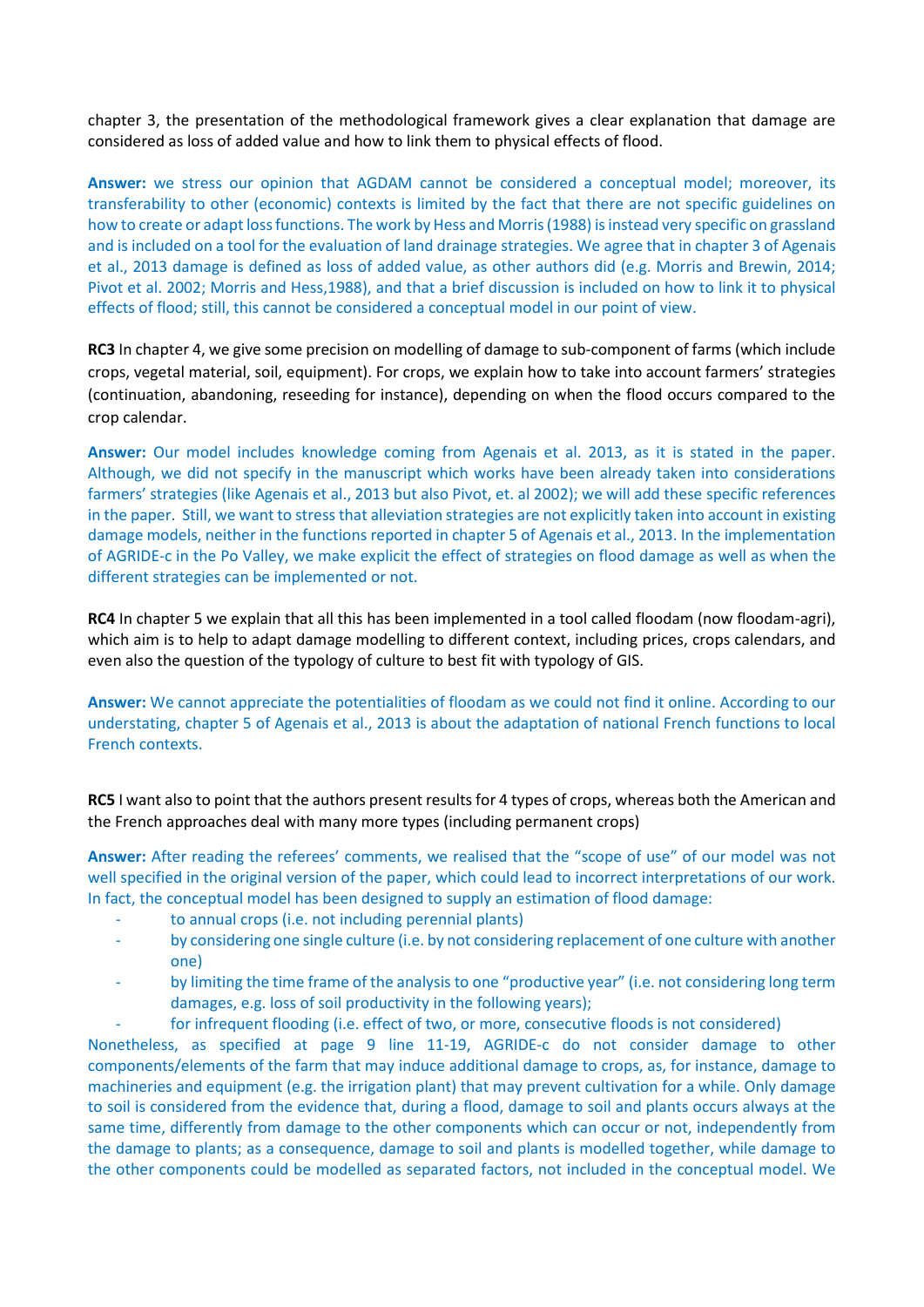thank the referees to highlight this limit of the original manuscript that we will address by specifying all these aspects in the new version of the paper.

Regarding the implementation in the Po Valley, its objective was not to create a comprehensive model for the estimation of flood damage to crops in the area, rather it was to exemplify how the conceptual model can be implemented in a specific context.

**RC6** I feel uncomfortable with the articulation of the two parts of the article, "conceptual model" and "implementation". From figure 2, it is expected that implementation of AGRIDE-c shall take into account all the phenomena described. But when coming to the implementation, it appears that many of those phenomena are not taken into account (loss of fertility due to sedimentation or loss of quality for instance). This shall be exposed in a clearer way not to induce false expectations on the scope of the study.

**Answer:** We thank the referee to highlight this lack of clarity in the paper. The idea of dividing the conceptual model from its implementation was also conceived with the objective of highlighting the gap between the available knowledge on damage mechanisms and their drivers/explicative variables, and their present modelling capacities. In fact, in order to be generally valid in any specific context, the conceptual model must include all the phenomena which affect the final loss figure. Then, its implementation must take into account not only the specific features of the investigated context (and then the relevant phenomena) but also modelling and data availability. In the Po Valley, data and models are required to properly take into account damage to soil and loss of quality; in their absence we made simplified assumptions, highlighting also research needs. A comment will be added in the revised version of the manuscript, explaining this point, along with a table summarising the main elements and sources of revenue and cost estimation processes, considered in the application of the model in the Po Valley

**RC7** Third, I think that the conceptual model is incomplete, at least for perennial crops (such as vineyard, but also grassland). First, it does not seem clear that the authors get that for some culture it may be useful to separate crops (fruits) and vegetal material (trees). This is not restricted to vineyard and orchards, but may also be important for asparagus, and even certain type of grasslands. If vegetal material is affected by flood, there may be at least two types of effect that last more than one year. For a given plot, if some plants are to be "destroyed" by a flood, it is expected that yield reduction and thus of products, but also variations of charges occur during the following years. This type of effects are for instance implicitly taken into account in Agenais et al.

## **Answer:** see answer to RC5

**RC8:** Forth, I think there are not sufficient description of the role of the direct consultation of experts for the current work. It is only said (page 7) that some experts were consulted (agronomists and representatives of the authorities responsible for agricultural damage management and compensation), that this expertise were used to produce the production costs for normal activity (page 11, figure 3), the 3 possible strategies after a flood occur (pages 12-13) and an opinion on the suitability of yield reduction model coming from our works for maize grain (page 12). As many of the implementation seem to rely on the consultation of experts, I think a much more detailed description of this consultation shall be provided: how many experts has been consulted? What were their precise expertise, especially concerning flood impacts? What were their opinions on the data they provided? Have they been consulted on the results? What were their opinion on those results? What were their opinion on the transferability of those results on other context? This would strengthen this part of the work, that is almost invisible at the moment

**Answer:** We really thank the referee to highlight this lack in the original version of the manuscript. A new sub-section will be added to the revised version of the paper explaining the whole process of experts' involvement.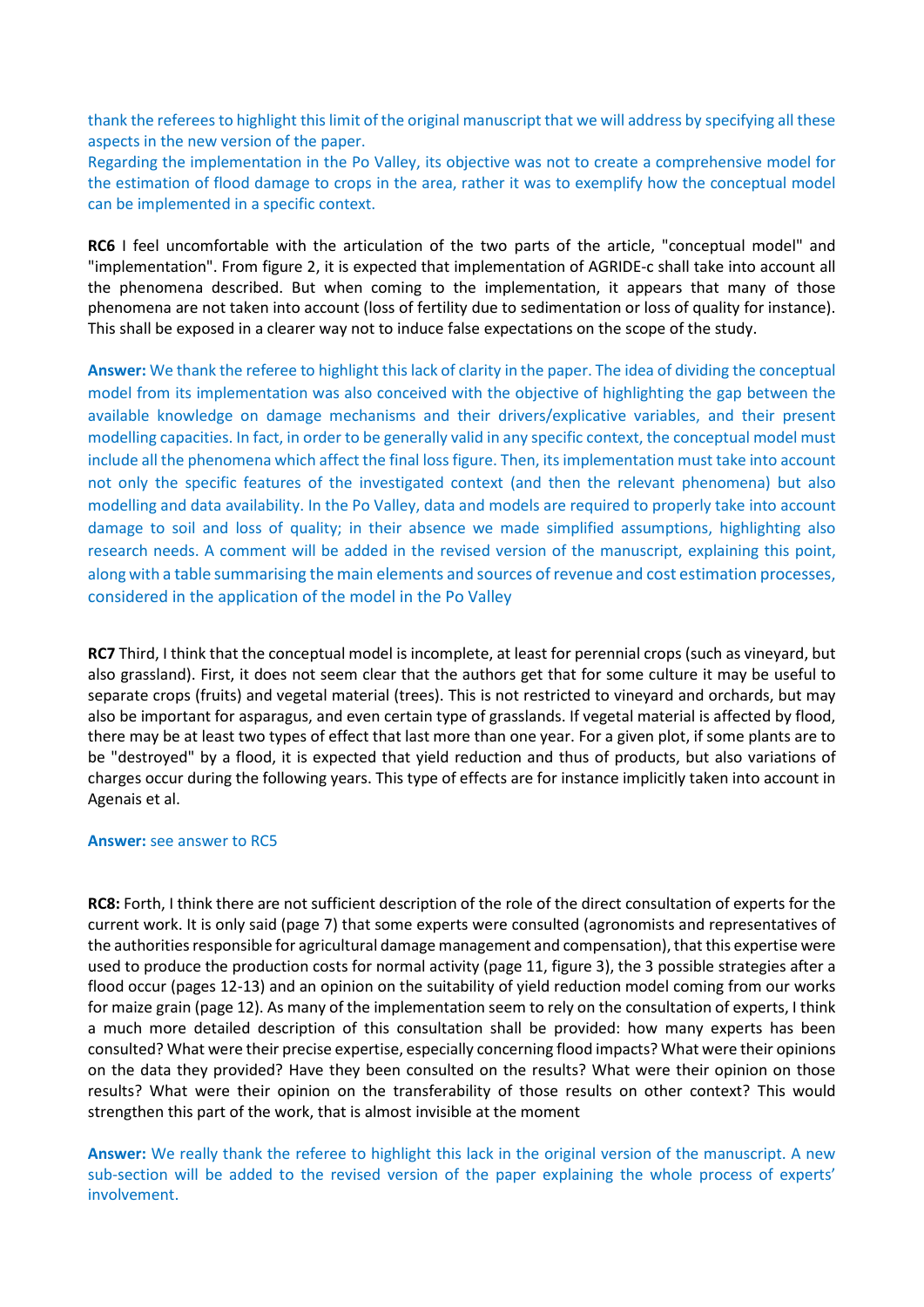Experts were involved with two main objectives. The first one is to support the definition, and validate the quality, of the conceptual model. The second one is to give suggestions/information on the implementation of the model in the Po Valley, above all regarding expected physical damage and costs.

With respect to the first objective, an iterative process was followed. First, a semi-structured interview was conducted, by asking experts about the main damage mechanisms/phenomena in case of flood, possible interconnections among them, important explicative variables. In this phase, results from the literature review were proposed to experts for their judgment. In the following step, experts were asked to evaluate a draft version of the conceptual model we draw according to the literature review and results from interviews. Then, there was an iterative revision process of improved versions of the model until an agreement on its final structure was reached.

With respect to the second objective, several individual meetings were organised with the aim of asking experts about context-specific information on: crops calendars, yields and prices, type, timing and costs of cultivation practices. In this phase, the transferability of the model by Agenais et al. 2013 was also discussed. Three kinds of experts were involved. One representative of the Regional Authority responsible for agricultural damage management and compensation, with more than 20 years of expertise in the management and compensation of flood damage to farms in the Lombardy Region. Two agronomists of the local association of farmers (Coldiretti Lodi), with specific knowledge on the investigated context and with direct experience in managing floods in the last 20 years. During the work, the two agronomists asked for data/information also to individual local farmers that were flooded in the past years, including also their viewpoint in the process. Finally, an academic economist, with specific expertise in agriculture, has been involved in validating the final model.

**RC9**: I would therefore recommend to be less ambitious in terms of interest of the article and to reorient it on the question of what has been necessary to adapt from previous works to a specific context. I invite the authors to be more precise on what they really include in their model, not on what they would have liked to include, because this makes things unclear for the reader. Another perspective would be to make a clear list of what that have not included. I also invite the authors to be more specific on how they have really implement their "local" model, by precising all the steps about consultations of experts. This seems important, especially for a expert-based approach. For those reasons I recommend a major revision.

**Answer:** we thank the referee for the comment as we think that, by addressing it, we could better specify (in the new version of the paper) which is the added value of the work (i.e. the conceptual model of available knowledge), which are its limits (i.e. the focus on the only crops component, the time frame of the analysis to one "productive year", the existing gaps between knowledge and modelling) and the implemented methodologies, above all with respect to expert 's consultation (see also answer to RC5, RC6 and RC7)

**RC10** Given the scope of the article, I am not totally convinced that the state of the art analysis should be done in such a detailed way. This is more convenient for a kind of review articles. If this section should stay in such a detail version, some imprecision needs to be corrected. For instance: - P3-L16. "No model in Table 2 considers instead the behavior of farmers after the occurrence of the flood (e.g. the decision of abandoning the production or to continue with increasing production costs)..." Agenais et al. does (see chapter 4) - P3- L22. The distinction between "physically based" and "cost based". is not clear. As formulated "cost based" models appears as simpler models where yield reduction is always total, which is not the case for "physical based" models. But for "physical based" models consequences in terms of production costs are considered. - Table 2. I am not convinced by the way some works are classified. For instance AGDAM cannot be said as "cost based", as it also consider some physical aspects on flood for yield reduction. I have not the time to check for all the works. Thus, I am not confident by what is presented in table 2. - P5-Table2 Agenais et al. present damage functions for 14 crops type, based on a detailed model of 50 crops types.

**Answer:** We think that the detail of the state of art is required in order to highlight research needs and then the objective of our work. We verified imprecisions suggested by the referee, individual comments are supplied: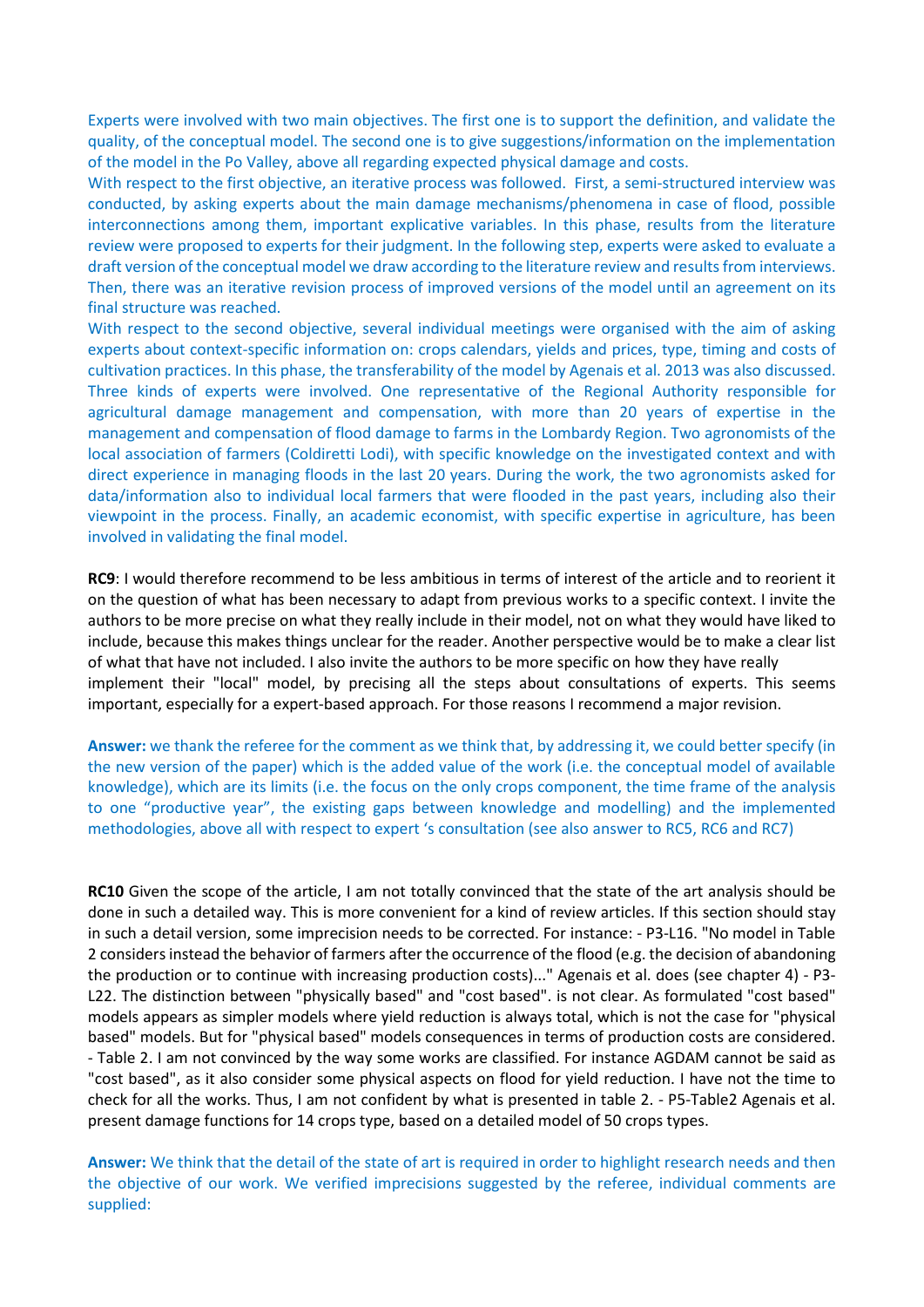- The model by Agenais et al. (i.e. functions in chapter 5) does not explicitly take into account alleviation strategies in damage estimation.
- According to us the distinction between physically-based and cost-based model is clear, laying in considering or not the estimation of physical damage. Accordingly, the AGDAM model must be correctly classified as "cost-based"
- Table 2 refer only to (annual crops); this will be specified in the new version of the paper

**RC11** I haven't seen the demonstration of what is promised in the abstract about "comprehensive costbenefit analyses of risk mitigation actions". What is said in the discussion (page 17) is just that AGRIDE-c provide a way to estimate direct damage to crops, but in fact, it is only one contributions among others. I also feel that the authors did not get that for CBA purpose, it should be considered a "collective perspective", without considering possible transfers. This is not clear (see remarks on the "spreadsheet" tools). I think that should be reformulated.

**Answer:** The objective of the paper is to present a model and to discuss its potentialities, not demonstrating its usability**.** In fact, another manuscript is under preparation on the use of AGRIDE-c for the CBA of flood risk mitigation strategies in Lodi. We agree with the referee that including the potentialities of the work for CBA in the abstract can lead to misunderstanding of papers' results and findings. In the new version of the paper, we'll remove reference to CBA in the abstract, limiting its discussion in the introduction/discussion sections. The CBA of flood risk mitigation strategies would require a comprehensive estimation of benefits linked to the different strategies, i.e. of the avoided loss to all exposed sectors and at different temporal scales (i.e. direct and indirect/long term damages). Present damage modelling capacity prevents comprehensive flood damage assessments, which usually include only direct damage to people and some of the exposed assets (typically residential buildings). In such a context, by allowing the estimation of the expected loss to crops in a specific flood scenario, AGRIDE-c may support more comprehensive CBAs of public risk mitigation strategies. Of course, to meet such an objective, the tool must be critically used, e.g. by considering possible transfers of losses/gains between farmers in an economic perspective, according to the temporal and spatial scales of the analysis. With respect to other available tools, we think that AGRIDE-c, by conceptualising the whole damage estimation process, may lead to more reliable and transparent estimations. More comments will be added on this point in the new version of the paper.

**RC12** I haven't seen neither the demonstration that AGRIDE-c is a "a powerful tool to orient farmers' behaviour towards more resilient damage alleviation practices". I do not know in detail what is the context of management of flood and agriculture in Italy. It is not presented in the article. But, this context may have some implications on what strategy would be follow by farmers, independently of what AGRIDE-c shall demonstrate. For instance, in France, if a farmer expect to receive some compensations from "Calamités Agricoles" (a State compensation scheme) or from "Assurances Récoltes" (Private insurance), he shall have to follow some recommendations concerning what he can follow as a strategy. If he does not, he may not receive any compensation. Also, it is not clear that the consequences presented are really those supported by the farmers. If there exists some compensations in Italia, this shall be included to provide a true "financial perspective" (point of view of the farmers).

**Answer:** We stress that the objective of the paper is to present a model and to discuss its potentialities, not demonstrating its usability. By supplying the expected damage for different types of crops and alleviation strategies (according to the expected yield reduction for different flood intensities and period of occurrence), AGRIDE-c may help individual farmers exposed to flood risk in preventing losses by supporting: the choice of the most appropriate crops to be cultivated, the choice of the best alleviation strategy to be followed once flooded, the evaluation of the opportunity to ask for a flood insurance scheme and the definition of the premium. This is a specific finding of the paper that will be better specified/commented in the new version of the manuscript.

Insurance in Italy is not compulsory and is not linked to specific recommendations/strategies to be followed in case of flood.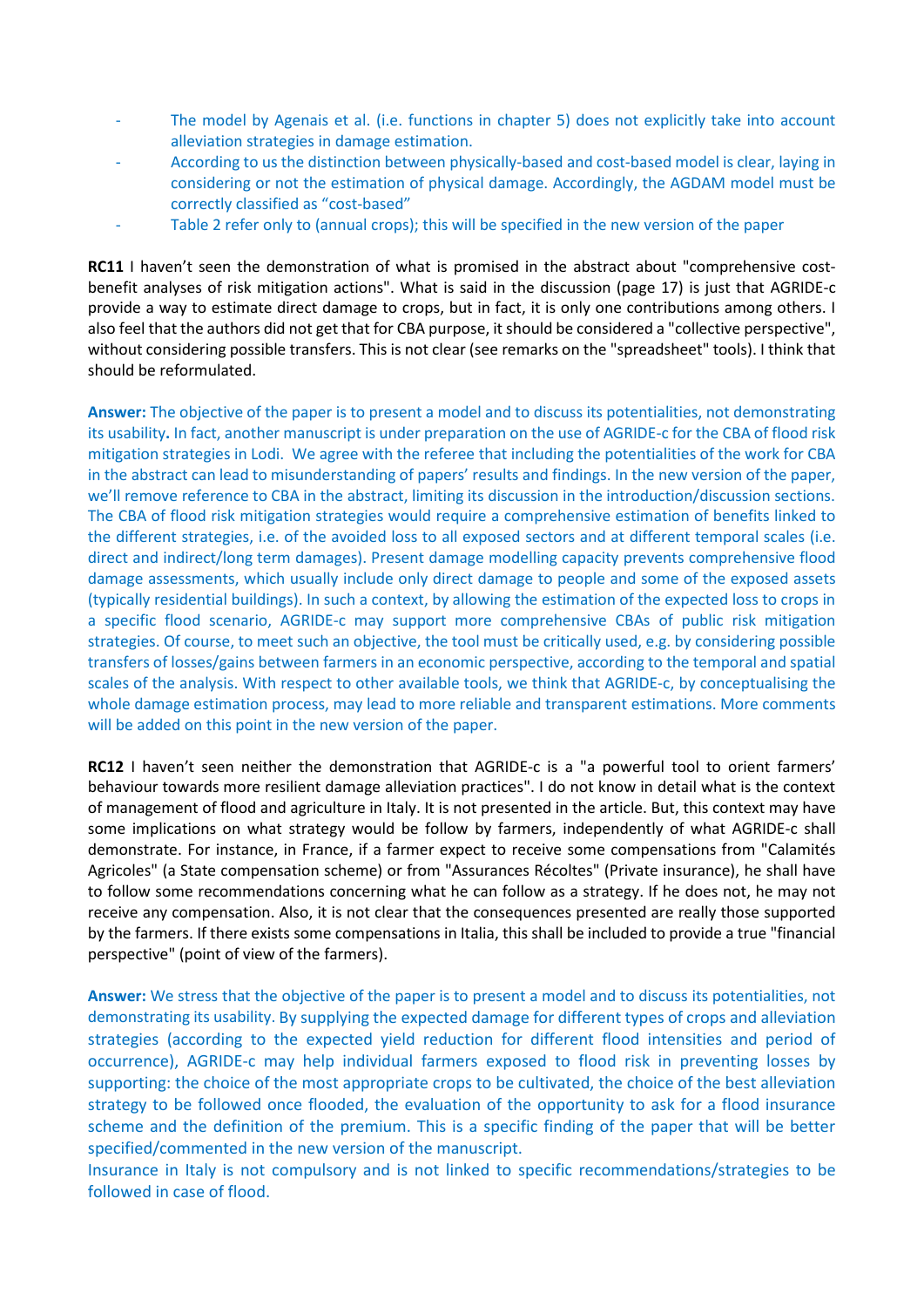**RC13** I am not convinced by the starting line 19 on page 19, concerning the necessity of "sediment and contaminant transport models" as the authors said before that they did not find available models to estimate the effects of sediment and contamination. This appears not coherent.

**Answer:** The effect of sediments and contaminants transported by flooding water on the yield is well documented in the literature (see Agenais et al., 2013; AGDAM, 1985, The Multi Coloured Manual, 2013, Hussain, 1996), as stressed in the paper. Accordingly, we included this effect in our conceptual model, although (of course) the importance of the phenomenon varies from place to place, being negligible in some areas like the one investigated in the manuscript. However, hazard assessments (i.e. flood hazard maps) usually do not supply estimates of sediments and contaminants load, even in such contexts when the phenomenon plays a crucial role, avoiding the estimation of its effect on flood damage to crops. This is a limit of present tools that we want to highlight in the paper.

**RC14** I think that some of the figures presenting the results shall be changed. In fact, in the title, the authors say that they analyze "damage to crops" but none of the figures clearly present a "net" damage. The reader has to make a mental effort to understand what are the damage from those figures (5 and 7): - make a difference between last point of the curve of scenario 0 and last points of three other curves for the production costs part - make a difference between a value given by a bar for scenario 0 and 3 other values for the "turnover" part - and then make a difference between the difference of turnover and the difference of production costs... Well, this should be done for the reader! This could allow to have a representation of the flood damage depending on the season of occurrence (as a function).

**Answer:** We thank the referee for the comment. We will improve Figures 5 and 7, explicating the value of the absolute damage. However, we want to stress that Figures 5 and 7 do not represent the damage model but they are only functional to the description of the process leading to it. The final output of the damage model is displayed in Figure 6. From this, the calculation of the damage is immediate, by multiplying the relative damage by the GP of the specific farm.

**RC15** Concerning figure 1, the authors announce that relative damage is supplied by our works (Agenais et al. 2013), but this is not the case. Our results are expressed in absolute damage (see page 51 of our report). Thus, the figure 1 is an interpretation of what we have done, but this interpretation is not explained. Moreover, this interpretation is necessary incorrect, as our results are presented on a seasonal time step (3 months) whereas the time scale in the figure 1 is one month. Moreover, as seen in our reports, relative damage are maximum only in summer, for long duration, and height over 130 cm, thus it is impossible to have relative damage of 100 % for any other case. I have not verified what is announced about the presentation of the results of Forster et al., but it shall be verified.

Answer: The referee is right as we did not use absolute damage functions at pg. 51 of Agenais et al., 2013 but relative "physical damage functions" supplied in the annex (pg. 200-202), and reported in Figure 4 of the paper. In fact, the objective was to highlight differences between physically-based and cost-based approaches. On the other hand, we choose the two models to allow a direct comparison in terms of relative damage, avoiding possible errors in transferring relative damage to absolute damage and vice versa. The physical damage functions in Agenais et al., 2013 are expressed for vegetative stages of the plant (not for three months) that we have linked to the months of the year, according to the Italian climate and cultural calendars (Initial phase: April-May, Growing phase: June, Flowering phase: July-August, Maturation phase: September-October, see Table 3). According to the functions, for a 3 days flood, a 100% physical damage occurs in the Initial phase (for any water depth value) and in the flowering phase for water depth greater than 130 cm. This is reflected in the first row of Figure 1 with a 100% peak of damage in April and July, which are representative, respectively, of the initial and flowering phases. For a 15 days flood, a 100% physical damage occur in the Initial, growing and flowering phase (for any water depth value) and also in the maturation phase, for water depth greater than 130 cm. This is reflected in the second row of Figure 1 with a 100% damage from April to July (for water depth equal to 0.4 e 0.9 m) and from April to October (for water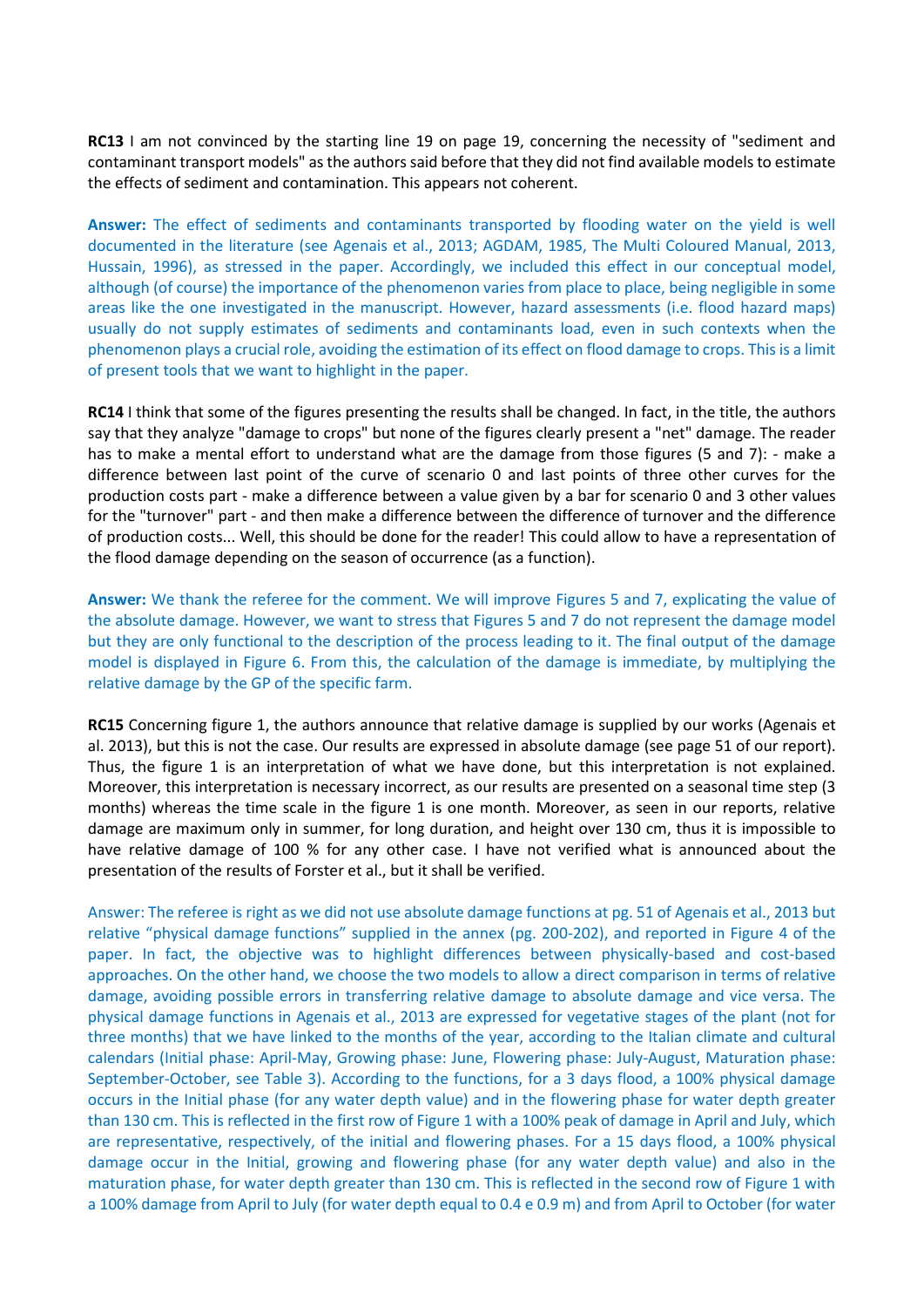depth equal to 1.5 m), which are representative, respectively, of the initial, growing and flowering phases, and of the whole cultural cycle. To be more clear, we'll replace Figure 1 with the following where 100% damage is reported for the whole duration of the different vegetative stages.



Although an explanation was required to clear referee doubts, we do not think that the detailed explanation of how we implemented the model must be included in the paper, as it is out of the scope of the meaning of Figure 1. Foster et al. was implemented at the best of our understanding.

**RC16** I had a look at the "spreadsheet" tool, and I share some comments on it, as I understood that all the application where made thanks to it: - There is not a manual to help people use the tool, it would be nice (necessary?). - Technically this tool is not designed to produce damage function but to estimate damage for specific value of hazard. This is not very practical for a user interested in a "damage function".

**Answer:** The tool was designed to support analysts in the calculation of damage for a specific hazard and vulnerability context, by implementing the damage functions we derived for the Po Valley, and which are reported in Figure 6 and in the Appendix. Such functions are included in the spreadsheet but can be also partly modified (by changing revenue and costs parameters). A user-manual will be added in the new-version of the paper to increase its usability.

**RC17** I have some questions on how the value coming from "Agenais" were filled, as I cannot remember that the authors asked for those values, which are not detailed in our report. - For instance, in some cases (maize, germination) yield reduction may occur for flood with a duration of 0 day, and in other cases (maize, flowering) there is no yield reduction for such flood with duration of 0 day. This may be a misunderstanding of what we developed. This leads to possible damage for a flood of 0 day and 0 cm for maize, which has no sense in our works. Such a flood is typically a flood with no consequences.

**Answer:** The referee is right when he says that the report by Agenais et al. does not detail model's values, which is a limit for its transferability. He is also right in saying that we did not ask for such values. In fact, given the simplicity of the functions, we made some assumptions that were supported by local experts' opinions. In particular, we used the relative physical damage functions reported in the Agenais report at pg. 200-202 (and also reported in our Figure 4) by assuming a linear increase of damage from 0 to 100% when required (see pg. 12 line 15)

According to such functions, in the initial phase, any flood will lead to a 100% damage (see pg. 200 of the Agenais et al. report), and it is in this sense that figure 4 must be read, with respect to the red square related to the initial phase. On the contrary, in the flowering phase, a flood with a duration of 0 days will not lead to damage, and this is correctly reported in Figure 4 as in pg. 201 of the Agenais et al. report.